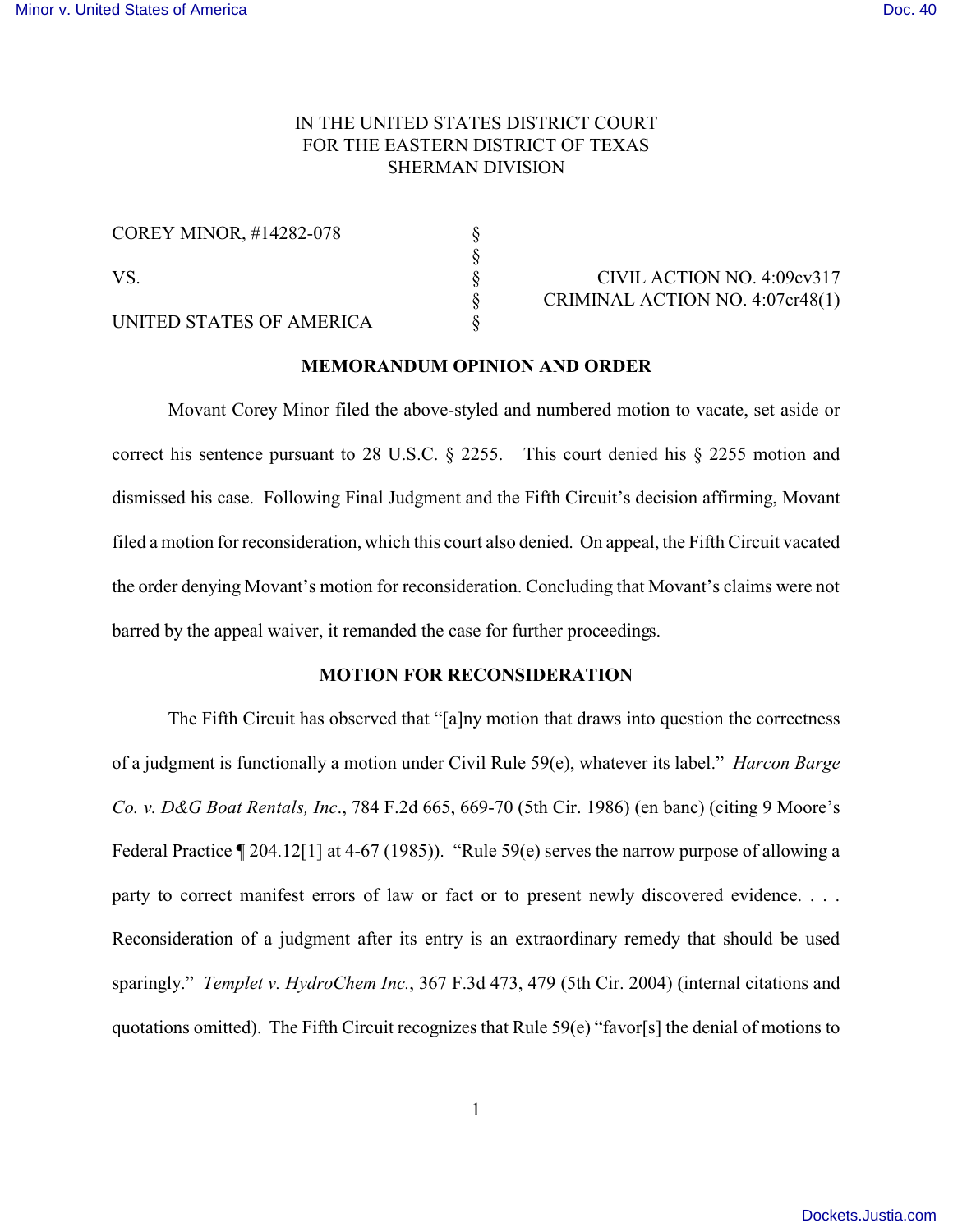alter or amend a judgment." *Southern Constructors Group, Inc. v. Dynalectric Co.*, 2 F.3d 606, 611 (5th Cir. 1993). The rule does not exist to be a vehicle for re-litigating old issues, presenting the case under new theories, obtaining a rehearing on the merits, or taking a "second bite at the apple." *Sequa Corp v. GBJ Corp.*, 156 F.3d 136, 144 (2d Cir. 1998). However, it allows a party to "question the correctness of a judgment." *Templet*, 367 F.3d at 478.

The rule for reconsideration of a final judgment allows a court to alter or amend a judgment because of (1) an intervening change in controlling law, (2) the availability of new evidence not available previously, (3) the need to correct a clear error of law or fact, or (4) to prevent a manifest injustice. *Schiller v. Physicians Resource Group, Inc.,* 342 F.3d 563, 567 (5th Cir. 2003). Because Movant filed his motion for reconsideration thirty-seven (37) days after Final Judgment, his motion is construed as a Rule 60(b) motion.

### **FACTS OF THE CASE**

Movant owned and operated a securities brokerage firm named "Christ Minor Investments," through which Movant sold securities to the public. From 2003 through November 2006, Movant devised and implemented a scheme to defraud his customers. He obtained money from customers by falsely representing that their money would be used to buy securities. Instead, Movant used the money for his personal benefit and would send false account statements to customers. Movant had at least sixty-four (64) victims. Movant's fraudulent scheme caused an actual loss of \$3,421,958.21 to his victims.

After being named in a one-count information, Movant pleaded guilty pursuant to a written plea agreement for mail fraud, in violation of 18 U.S.C. §1341. Movant signed a plea agreement stating, "This plea of guilty is freely and voluntarily made and is not the result of force, threats, or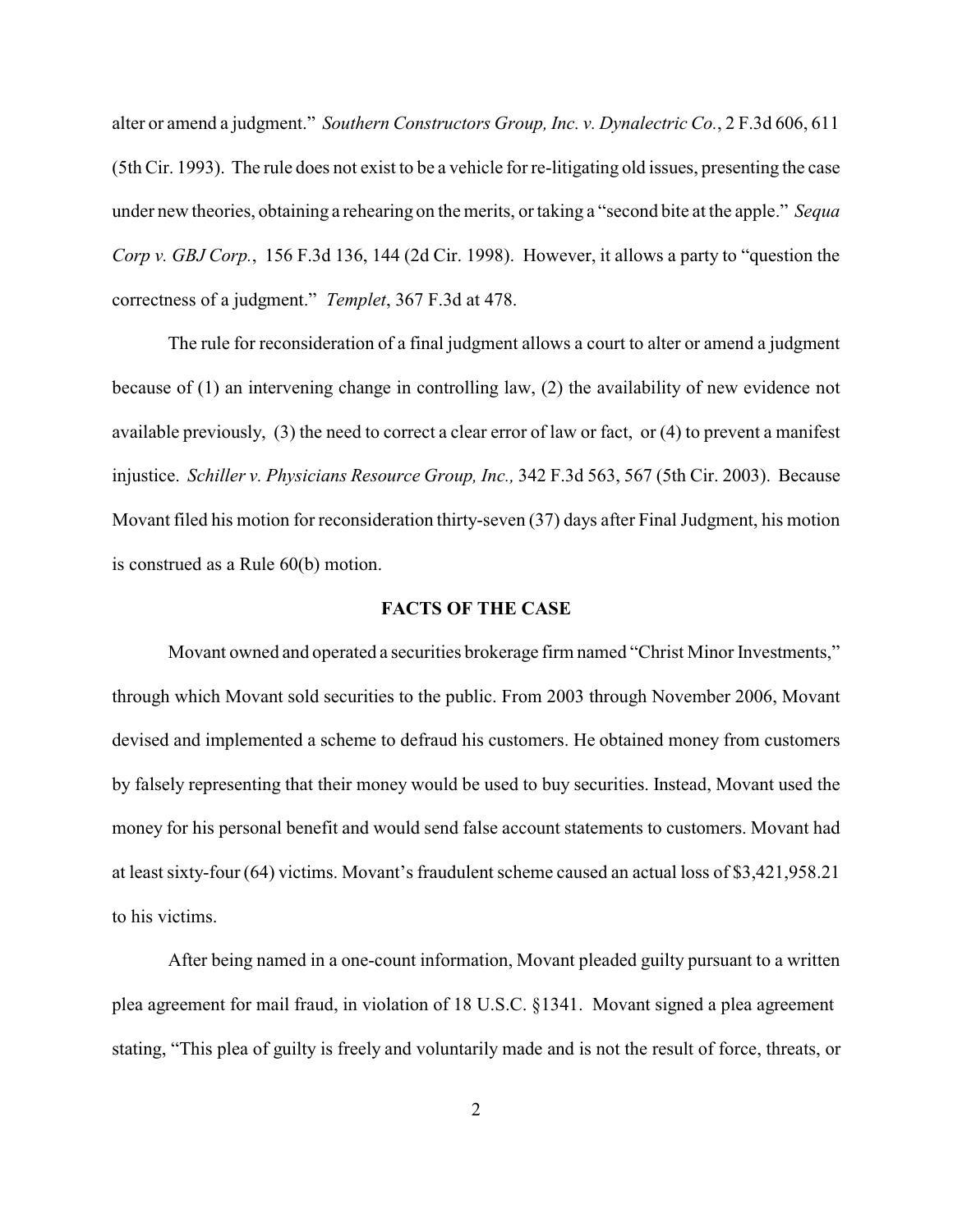promises other than those set forth in this plea agreement." Immediately above his signature on the agreement, he stated, "I have read (or had read to me) this Plea Agreement and have carefully reviewed every part of it with my attorneys. I fully understand it and voluntarily agree to it." Movant also stated that (1) he understood the nature and elements of the crimes to which guilt is admitted and that the Factual Statement signed is true, (2) he had "thoroughly reviewed all legal and factual aspects of this case with his/her lawyers and is fully satisfied with that lawyers' legal representation", (3) he received satisfactory explanations from his lawyer concerning each paragraph of the plea agreement, each of his rights affected thereby, and the alternatives to entering a guilty plea, and (4) after discussing it with his counsel, he "concedes guilt and has concluded that it is in [his] best interest to enter this agreement rather than proceeding to trial."

In Movant's Factual Statement, he admitted that he devised a scheme to defraud customers of investments and to obtain their money by false and fraudulent pretenses and representations. Movant then outlined the specific manner in which he schemed and defrauded at least 64 customers.

Furthermore, a "Findings of Fact and Recommendation on Guilty Plea before the United States Magistrate Judge" was filed in this case. In it, the court found that Movant "is fully competent and capable of entering an informed plea, that [Movant] is aware of the nature of the charges and the consequences of the plea, and that the plea of guilty is a knowing and voluntary plea supported by an independent basis in fact containing each of the essential elements of the offense."

Movant appeared before the United States Magistrate Judge on March 22, 2007, where the court advised Movant of his rights to remain silent, to have legal counsel appointed, and to plead not guilty and have a trial by jury. Movant had retained legal counsel and indicated that he was satisfied with his legal representation. Movant stated that he understood the elements of the offense of mail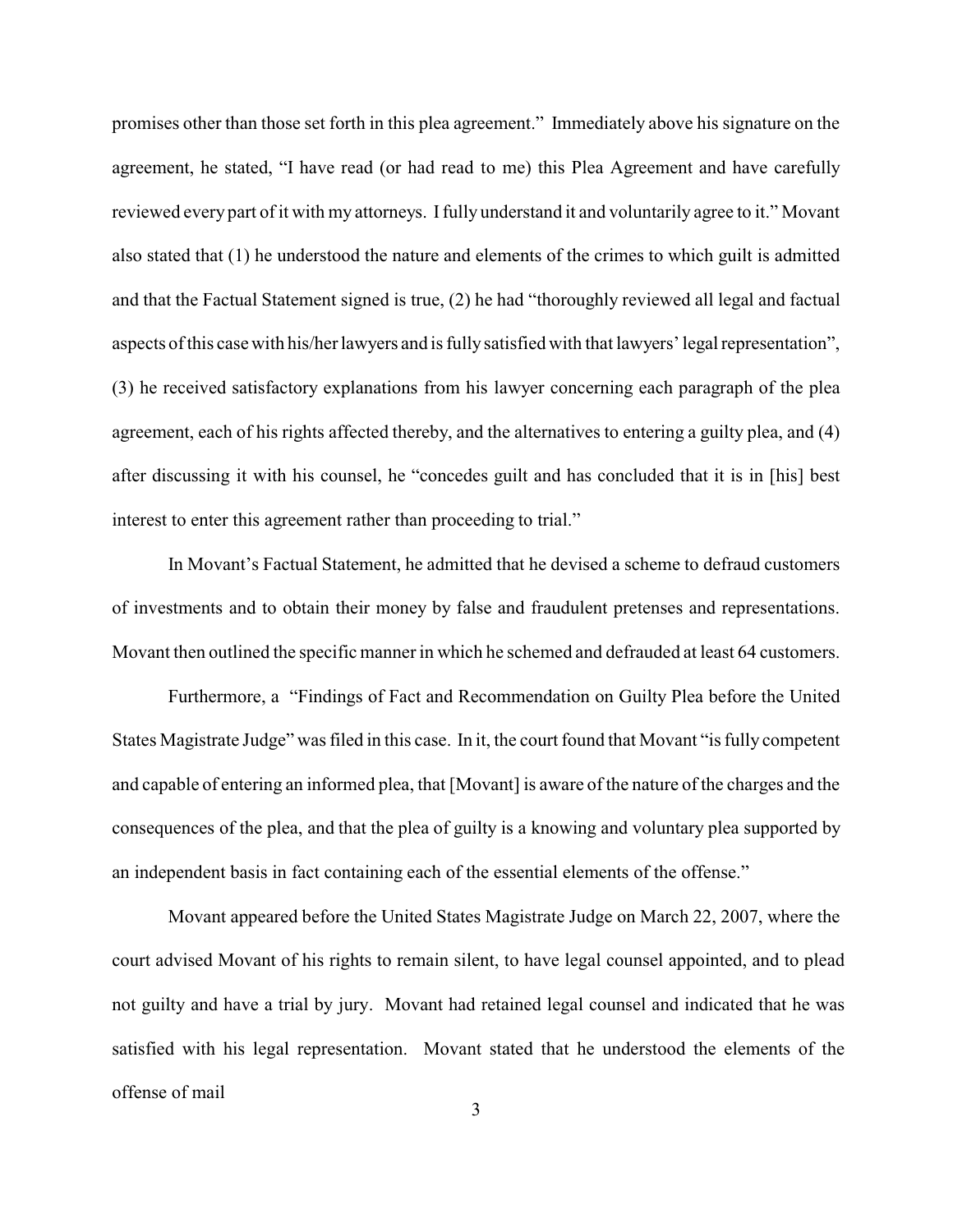fraud outlined by the court, the minimum and maximum penalties, and the items he was forfeiting.

The sentencing guidelines were explained to Movant. Movant stated that he understood (1) the guidelines are merely discretionary and are not binding on the court, and (2) he was giving up his right of appeal and right to file any post-conviction proceedings, except for those issues listed as reservations in his plea agreement waiver. Movant confirmed that it was his signature on the plea agreement and that he had read over it and fully understood it before signing it. Movant then stated that no promises, forces, or threats had been made to force him to plead guilty, that he had considered the consequences of his guilty plea, and that he entered into the plea freely and voluntarily. Formal declarations in open court carry with them a strong presumption of truth. *Blackledge v. Allison*, 431 U.S. 63, 74 (1977). Although a defendant's attestation of voluntariness at the time of the plea is not an absolute bar to later contrary contentions, it places a heavy burden upon him. *United States v. Diaz*, 733 F.2d 371, 373-74 (5th Cir. 1979). After stating that he was not taking any medication or under the care of a doctor at the time, Movant stated that he understood he was pleading guilty to a felony, which means he is giving up his right to vote, right to possess a firearm, right to hold public office, and the right to serve on a jury. Movant confirmed that it was his signature that appeared on the Factual Statement. He also confirmed that everything stated in the Factual Statement was true.

The court concluded that Movant was competent to plea, had able assistance of counsel, understood his trial rights and the nature of the charges against him, understood the maximum penalties that could be given, and that the sentencing guidelines were discretionary. The court found that Movant's plea was voluntary, there was a factual basis for the plea, and the ends of justice will be served by the acceptance of his plea. Movant stated that he did not have any hesitation or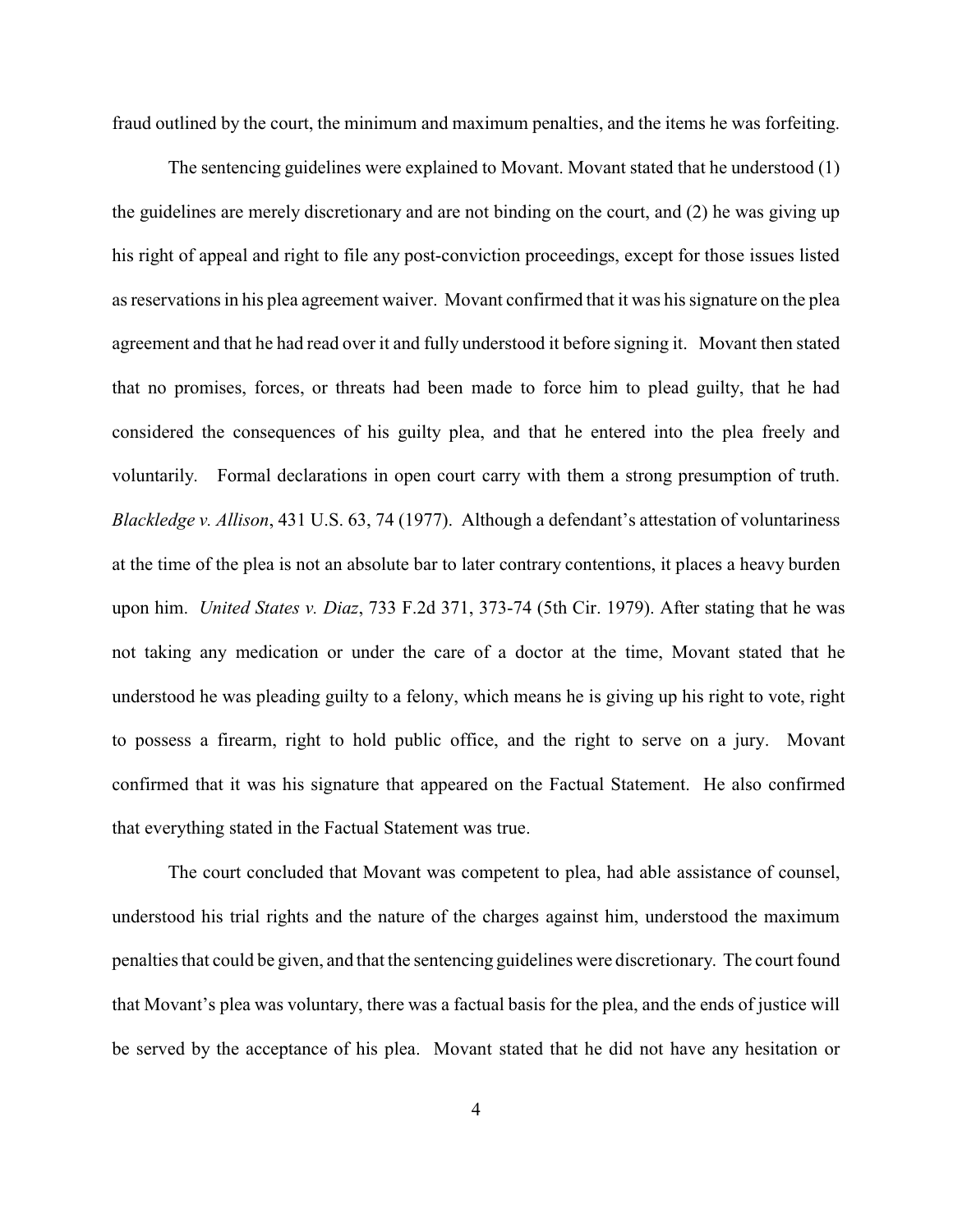reservation about his plea of guilty.

Movant's sentencing hearing was conducted on October 4, 2007. Evidence was presented concerning the amount of restitution owed and Movant's obstruction of justice through the mailing of letters to victims following his guilty plea. Additionally, several victims testified. At the conclusion of the hearing, this court sentenced Movant to 240 months of imprisonment and ordered him to pay \$2,874,469.63 in restitution.

## **GUILTY PLEA**

In Movant's two-page motion for reconsideration, his sole complaint is that "[c]ounsel was ineffective for guiding Minor to plead guilty to a charge that he is legally innocent of and whose actions are not cognizable under any Federal statute." Any challenge to a conviction that was obtained by a guilty plea is limited to issues of voluntariness, the defendant's understanding of the charges against him, and his understanding of the consequences of the plea. *Hill v. Lockhart,* 474 U.S. 52, 58-59 (1985); *Diaz v. Martin*, 718 F.2d 1372, 1376-77 (5th Cir. 1983) ("a guilty plea is more than a confession of having acted culpably, it is itself a conviction; nothing remains but to give judgment and determine punishment.") (citing *Boykin v. Alabama*, 395 U.S. 238, 242 (1969)). If a movant challenges his guilty plea, there must be independent indicia of the likely merit of his contentions, and mere contradictions of his statements at the guilty plea will not carry his burden. *Davis v. Butler*, 825 F.2d 892, 894 (5th Cir. 1987). The validity of a guilty plea is a question of law and will be upheld on habeas review if entered into knowingly, voluntarily, and intelligently. *Montoya v. Johnson*, 226 F.3d 399, 404 (5th Cir. 2000).

While Movant's motion for reconsideration is vague and conclusory, a look at his  $\S 2255$ motion sheds some light on his assertion. In his § 2255 motion, Movant claims counsel was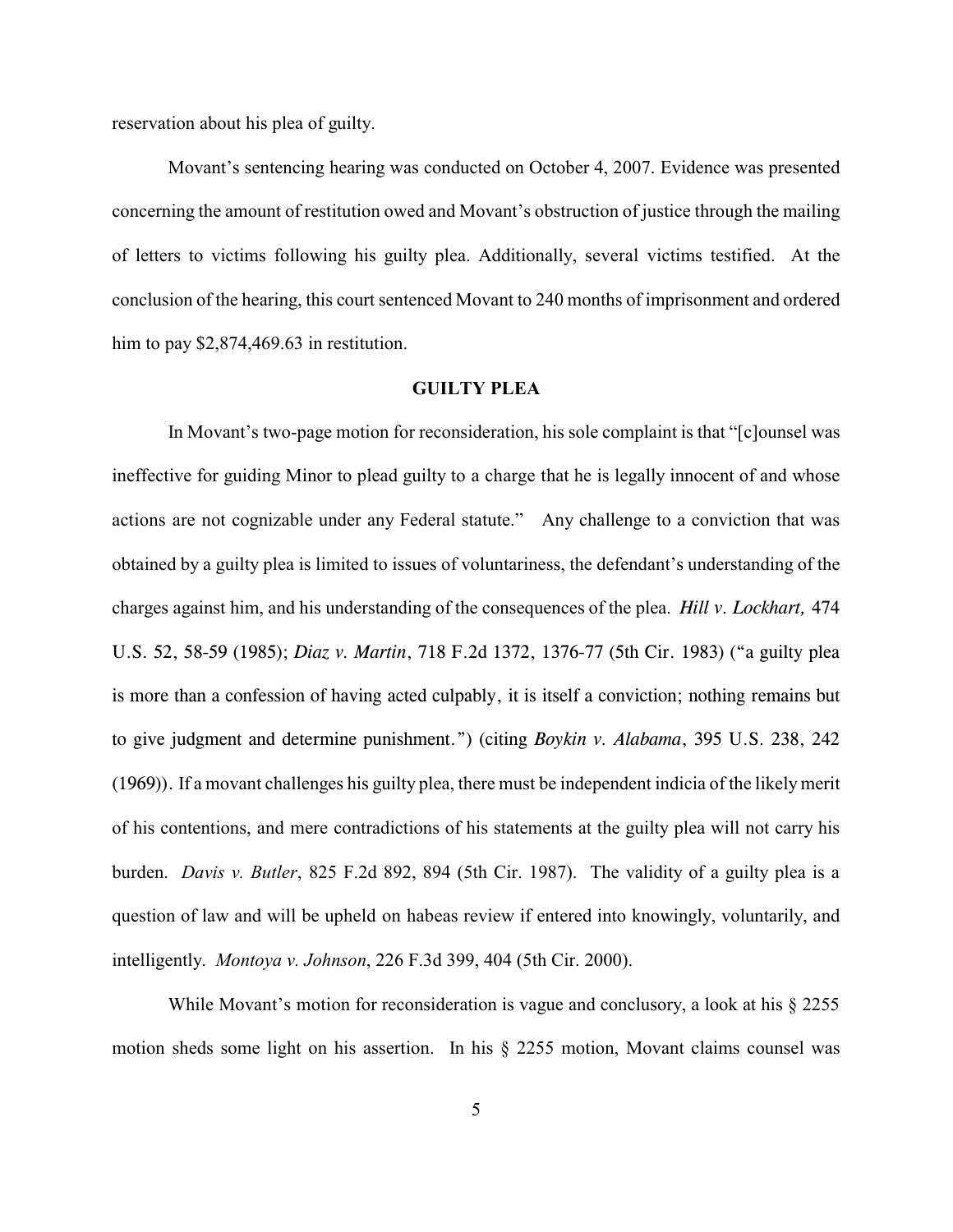ineffective because she (1) failed to independentlyreview discoverybefore advisingMovant to plead guilty, (2) failed to independently review the evidence, (3) failed to request exculpatory evidence prior to advising Movant to plead guilty, and (4) was unfamiliar with the Sentencing Guidelines and the mail fraud statute. Movant also asserts that his guilty plea was not knowing and voluntary because the Government did not give him access to the evidence confiscated from him, in violation of *Brady v. Maryland*, 373 U.S. 37 (1963).

In addition to the actual written plea agreement, the court examined Movant's Factual Statement, Findings of Fact and Recommendation on GuiltyPlea before the United States Magistrate Judge, and the transcript from the plea hearing. The court concluded that Movant knowingly and voluntarily pleaded guilty pursuant to a written plea agreement. A knowing and voluntary guilty plea waives all nonjurisdictional deprivations that occurred prior to the plea. *Tollett v Henderson*, 411 U.S. 258, 267(1973). Once a guilty plea has been entered, all nonjurisdictional defects in the proceedings are waived. *United States v. Bell*, 966 F.2d 914, 915 (5th Cir. 1992). This waiver includes all claims of ineffective assistance of counsel except insofar as the alleged ineffectiveness relates to the giving of the guilty plea*. Smith v. Estelle*, 711 F.2d 677, 682 (5th Cir. 1983), *cert. denied*, 466 U.S. 906 (1984). Thus, Movant's knowing and voluntary guilty plea waives all the claims brought in his § 2255 motion as they allegedly occurred prior to the plea. *Tollett*, 411 U.S. at 267.

### **INEFFECTIVE ASSISTANCE OF COUNSEL**

Even if Movant's knowing and voluntary plea did not waive his claims occurring prior to his plea, there must be independent indicia of the likely merit of his contentions when the guilty plea is challenged. *Davis*, 825 F.2d at 894. Here, Movant claims that his plea was involuntary because his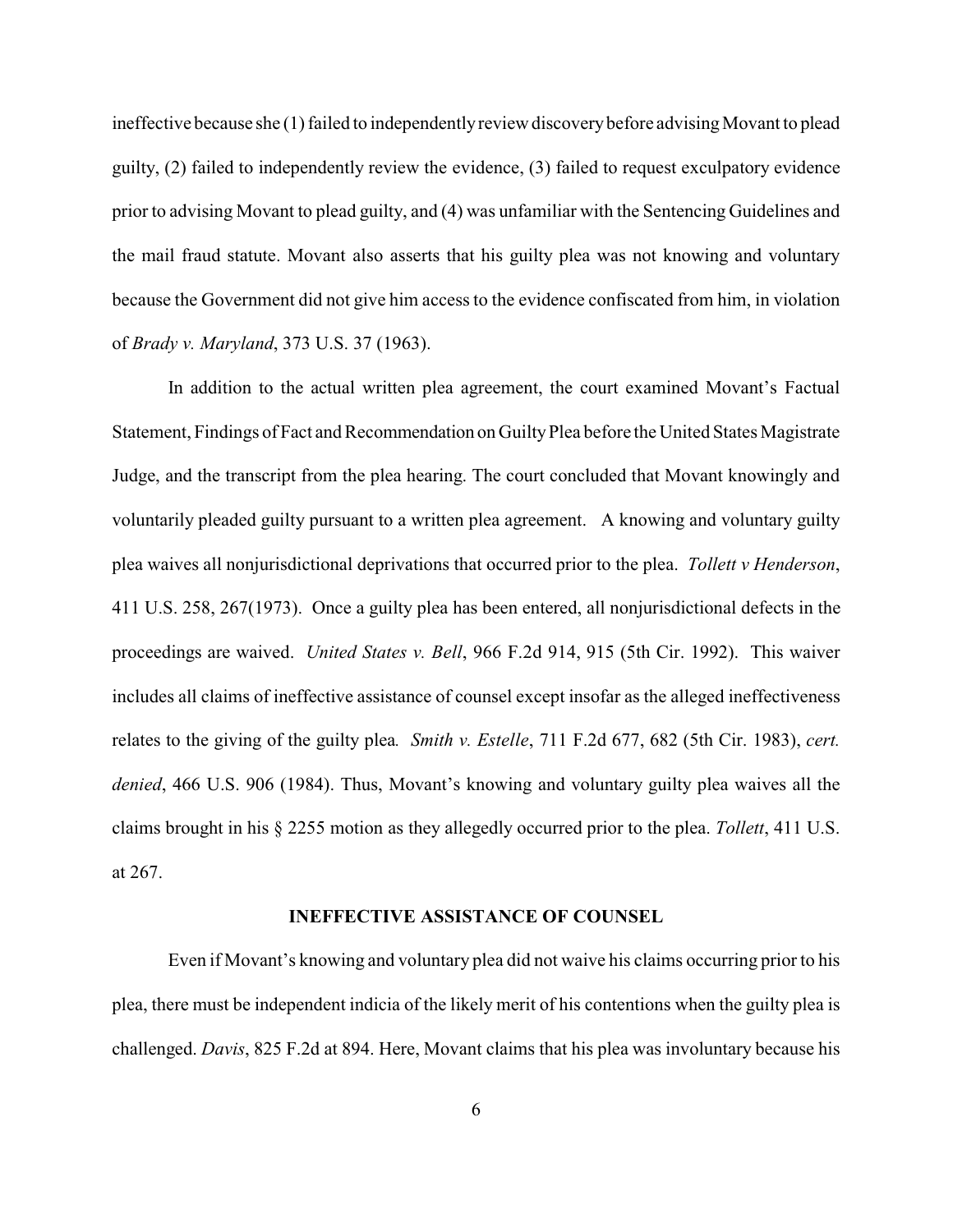trial counsel was ineffective. Each of Movant's ineffective assistance of counsel claims concerns counsel's alleged failure to investigate. Movant asserts counsel's failure to investigate resulted in trial counsel erroneously advising Movant to plead guilty.

It is well-settled that trial counsel must engage in a reasonable amount of pretrial investigation, and "at a minimum, . . . interview potential witnesses and . . . make an independent investigation of the facts and circumstances of the case." *Nealy v. Cabana*, 764 F.2d 1173, 1177 (5th Cir. 1985). A defendant who alleges a failure to investigate must allege with specificity what the investigation would have revealed and how it would have altered the outcome of the trial. *Gray v. Lucas*, 677 F.2d 1086, 1093 (5th Cir. 1982); *Gregory v. Taylor*, 601 F.3d 347, 354 (5th Cir. 2010).

A movant who seeks to overturn his conviction on the grounds of ineffective assistance of counsel must prove his entitlement to relief by a preponderance of the evidence. *James v. Cain*, 56 F.3d 662, 667 (5th Cir. 1995). To succeed on a claim of ineffective assistance of counsel, a movant must show that "counsel's representation fell below an objective standard of reasonableness," with reasonableness judged under professional norms prevailing at the time counsel rendered assistance. *Strickland v. Washington*, 466 U.S. 668, 688 (1984). The standard requires the reviewing court to give great deference to counsel's performance, strongly presuming counsel exercised reasonable professional judgment. *Id*., 466 U.S. at 690. The right to counsel does not require errorless counsel; instead, a criminal defendant is entitled to reasonably effective assistance. *Boyd v. Estelle*, 661 F.2d 388, 389 (5th Cir. 1981). *See also Rubio v. Estelle*, 689 F.2d 533, 535 (5th Cir. 1982); *Murray v. Maggio*, 736 F.2d 279 (5th Cir. 1984). Secondly, the movant "must show that there is a reasonable probabilitythat, but for counsel's unprofessional errors, the result of the proceedingwould have been different. A reasonable probability is a probability sufficient to undermine confidence in the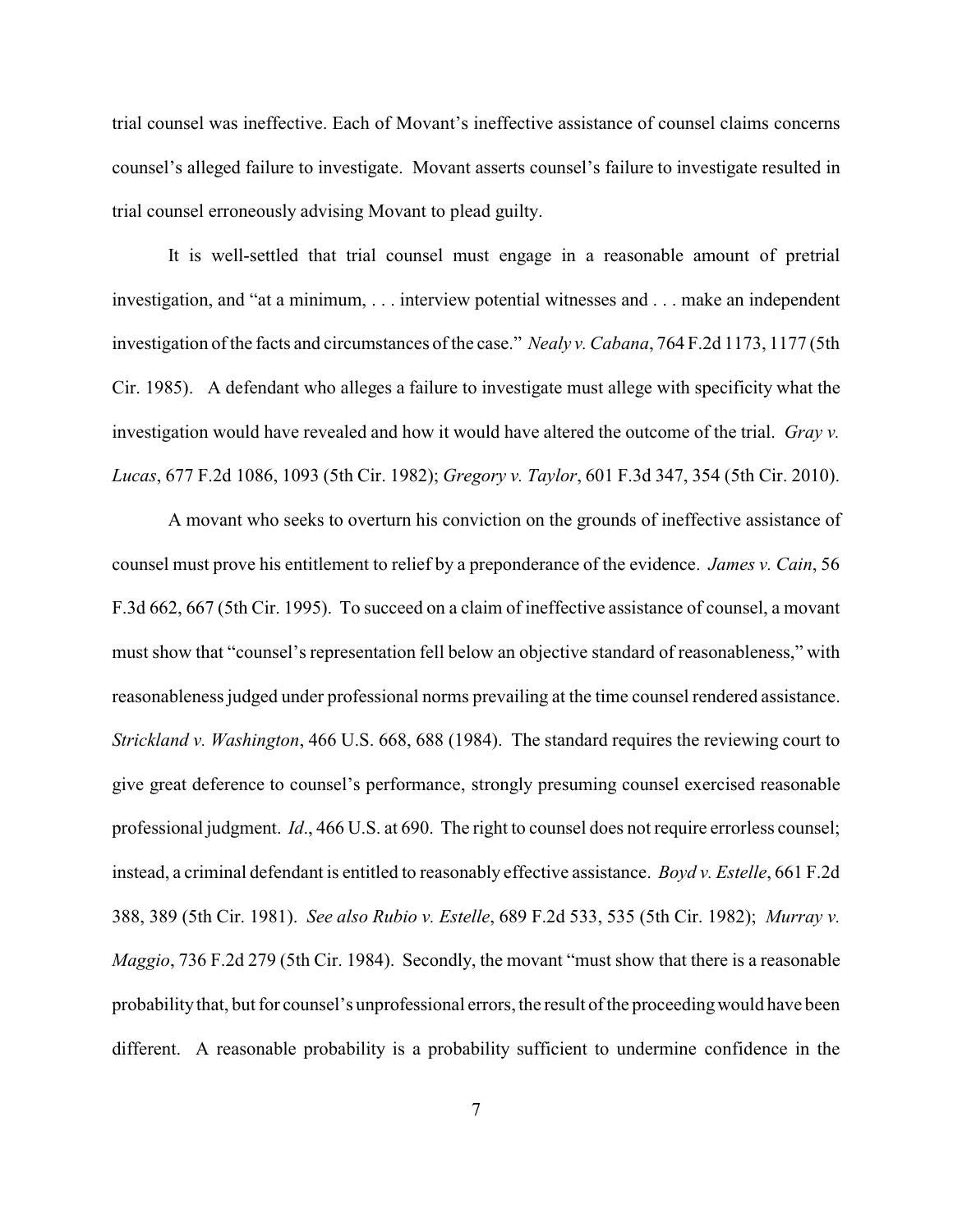outcome." *Strickland*, 466 U.S. at 694. Movant must "affirmatively prove," not just allege, prejudice. *Id*. at 693. If he fails to prove the prejudice component, the court need not address the question of counsel's performance. *Id*. at 697.

To establish ineffective assistance of counsel relating to the entryof a guilty plea, a defendant must establish that his counsel erred, and but for this error, he would not have pleaded guilty. *Del Toro v. Quarterman*, 498 F.3d 486, 490 (5th Cir. 2007). When defense counsel has discussed the case with the defendant, explained the elements of the charged offense and possible defenses, and is satisfied that the plea is voluntary, the counsel has fulfilled his duty. *Farmer v. Beto*, 446 F.2d 1357 (5th Cir. 1971).

In the instant case, Movant fails to show that he was not adequately informed of the nature of the charges against him or the consequences of pleading guilty prior to his guilty plea. Other than his own assertions and those of his wife, Movant cites to the transcript from his sentencing hearing as support, in which counsel stated she had not requested the Government's financial records. However, counsel noted that, while she did not have independent access to those records, she had reviewed the records with the Government. As it pertained to one particular victim, Sterling Carberry, counsel noted she had only received the actual records the morning of the hearing, but had discussed the relevant dollar amounts prior to that. Also, in light of a review of the rest of the specific records, counsel stated that she was comfortable with the summary prepared by the Government concerning Sterling Carberry's records. Counsel examined the majority of the documents in question with the Government. Contrary to Movant's assertions, she did not say that she failed to ask the Government for records or failed to review the records. Movant has not shown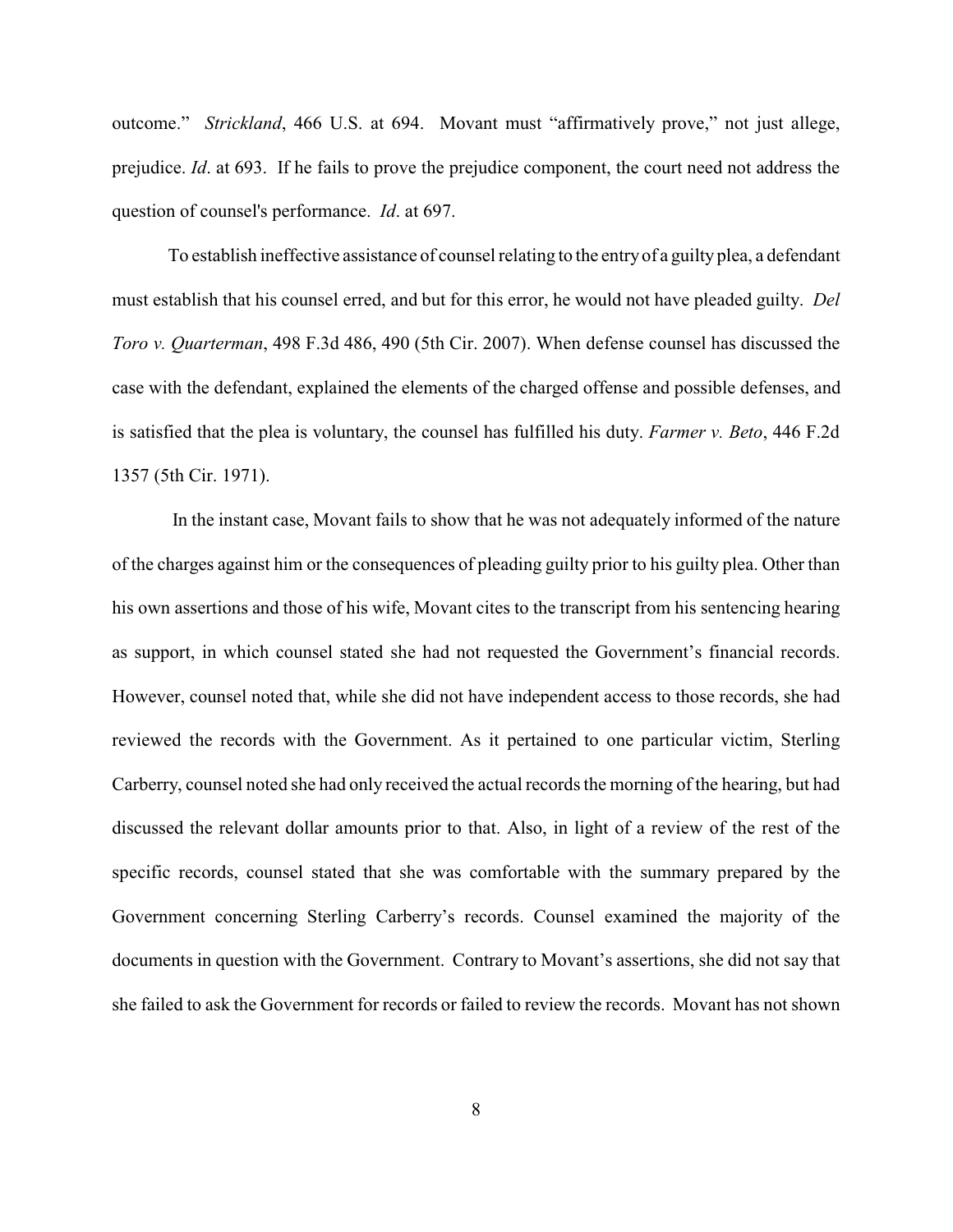his counsel erred, *Del Toro*, 498 F.3d at 490; thus, he has not shown ineffective assistance of counsel. *Strickland*, 466 U.S. at 688.

Additionally, in his § 2255 motion, Movant states that he did not know that using a private carrier is not the same as using the United States Postal Service mail in furtherance of the scheme to defraud. He states that had he known this, he would not have pleaded guilty, noting that he almost always used carriers instead of the United States Postal Service. Movant blames counsel for not advising him of the difference. He apparently believes he pleaded guilty to a crime without meeting all the required elements. However, the statute for which Movant was convicted does not necessarily limit fraudulent activities to the use of the United States Postal Service for delivery:

Whoever, having devised or intending to devise any scheme or artifice to defraud, . . . for the purpose of executing such scheme or artifice or attempting so to do, places in any post office or authorized depository for mail matter, any matter or thing whatever to be sent or delivered by the Postal Service, or deposits or causes to be deposited any matter or thing whatever to be sent or delivered **by any private or commercial interstate carrier**, or takes or receives therefrom, any such matter or thing, or knowingly causes to be delivered **by mail or such carrier** according to the direction thereon, or at the place at which it is directed to be delivered by the person to whom it is addressed, any such matter or thing, shall be fined under this title or imprisoned not more than 20 years, or both....

18 U.S.C. § 1341 (emphasis added). Consequently, Movant is simply incorrect in his belief that, by pleading guilty, he was admitting that he used the United States Postal Service for deliveries in the furtherance of the crime. Additionally, the court notes that in the Elements of the Offense, filed in the underlying criminal case, it clearly states the elements:

First: That you knowingly created a scheme to defraud,

Second: That you acted with a specific intent to commit fraud,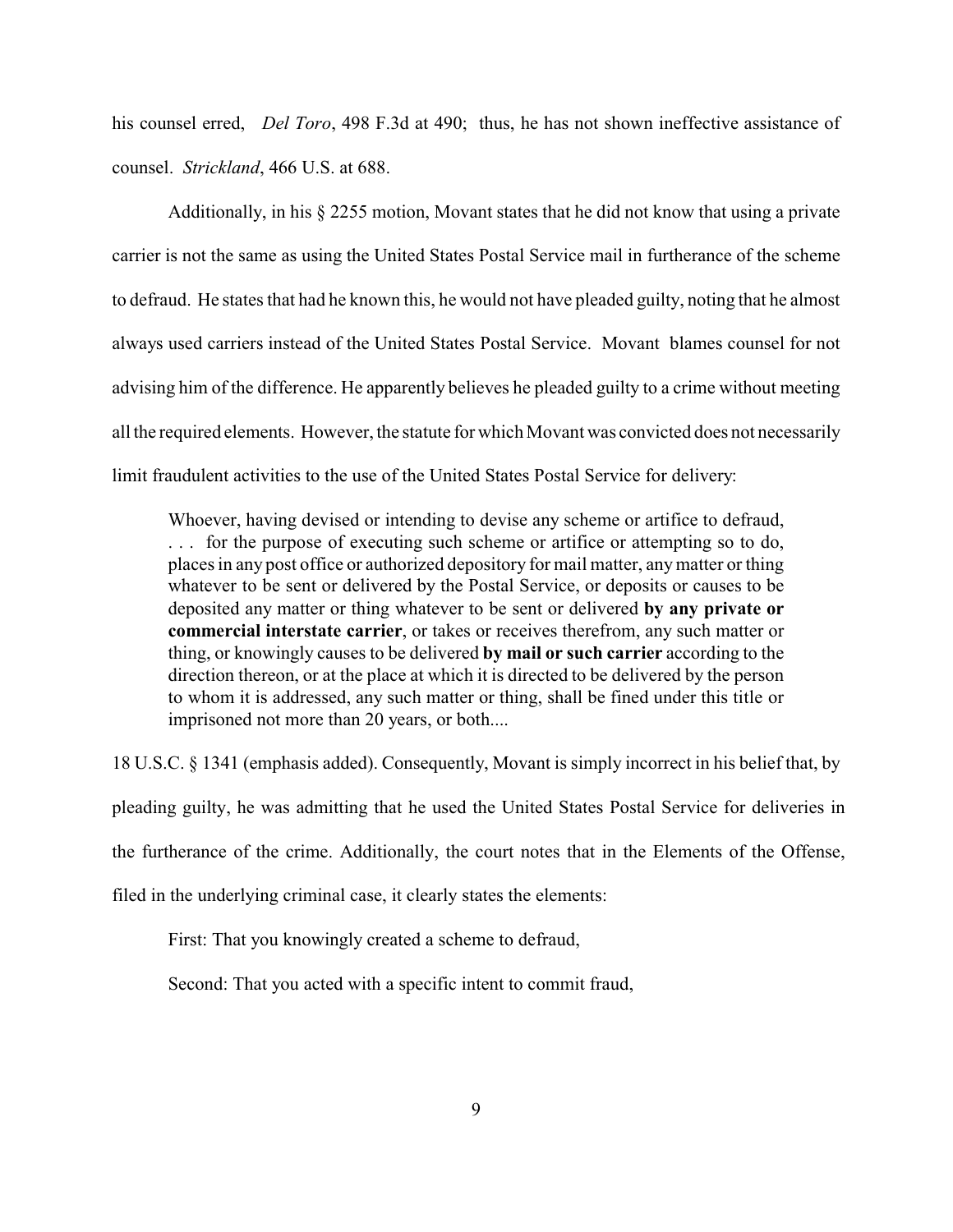Third: That you mailed something or caused another person to mail something or placed something or caused something to be placed with a private or commercial interstate carrier for the purpose of carrying out the scheme.

*See* Cause No. 4:07cr48 (Dkt. #8). Furthermore, even if Movant's belief was correct, the record shows that he used the United States Postal Service to send fraudulent documents to at least one of his victims – Max MacGregor, on January 31, 2006. Movant fails to show ineffective assistance of counsel. *Strickland*, 466 U.S. at 688.

Movant claims that counsel failed to investigate, but fails to show what further preparation trial counsel should have done and how it would have made a difference in his case. *Gray*, 677 F.2d at 1093. He fails to show what counsel would have found had she investigated further or how it would have altered the outcome of his case. *Id*.

Movant broadly states that he is legally innocent of the charge and counsel was ineffective for encouraging Movant to plead guilty. Yet he fails to show that he is legally innocent. Movant's claim that counsel's investigation was insufficient cannot be upheld where the allegation is too speculative to overcome the strong presumption of competency and the high burden of actual prejudice required to show ineffectiveness. *Carter v. Johnson*, 131 F.3d 452, 464 (5th Cir. 1997). Conclusory claims are insufficient to entitle a habeas corpus petitioner to relief. *United States v. Woods*, 870 F.2d 285, 288 (5th Cir. 1989); *Schlang v. Heard*, 691 F.2d 796, 799 (5th Cir. 1982). Movant fails to show deficient performance or that there is a reasonable probability that, but for counsel's alleged unprofessional errors, the result of the proceeding would have been different. *Strickland*, 466 U.S. at 694.

A close review of the record shows that, contrary to Movant's assertion of an involuntary plea of guilty, Movant was aware of the charges against him and the consequences of pleading guilty.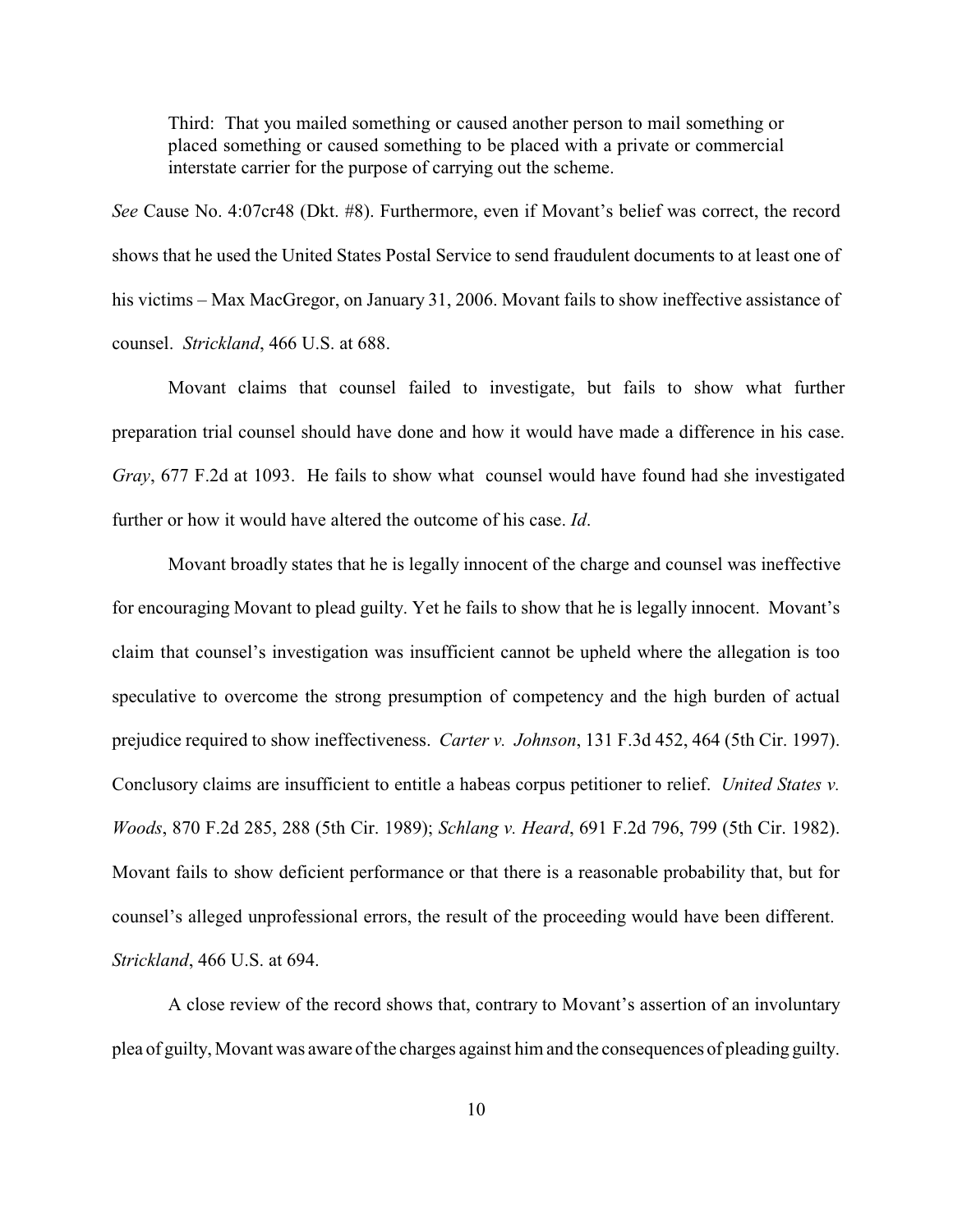The court admonished Movant as to the charges against him and his constitutional rights, and Movant stated he understood. Formal declarations in open court carry with them a strong presumption of truth. *Blackledge*, 431 U.S. at 74. Movant's declarations in open court undermine any claims of involuntariness he now raises. *Rogers v. Maggio*, 714 F.2d 35, 38 n. 5 (5th Cir. 1983). Movant fails to meet his burden of rebutting the presumption of regularity accorded his signed court documents*. Bonvillain v. Blackburn*, 780 F.2d 1248, 1250 (5th Cir. 1986). He fails to show trial counsel's performance was deficient. *Strickland*, 466 U.S. at 688.

### *BRADY* **VIOLATION**

Movant lastly claims that his plea was involuntary because of a *Brady* violation. In *Brady*, the Supreme Court held "that the suppression by the prosecution of evidence favorable to an accused upon request violates due process where the evidence is material either to guilt or to punishment." *Brady*, 373 U.S. at 87. The prosecution "need not disgorge every piece of evidence in its possession . . . [but] has an affirmative duty to disclose to the defense evidence that is favorable to the accused and material to guilt." *Rector v. Johnson*, 120 F.3d 551, 558 (5th Cir. 1997). In addressing a *Brady* claim, the Fifth Circuit explained that a defendant must prove:

- (1) the prosecution suppressed evidence;
- (2) the suppressed evidence was favorable to the defense; and
- (3) the suppressed evidence was material to the defense.

*Derden v. McNeel*, 938 F.2d 605, 617 (5th Cir. 1991). The test for materiality is whether there is a "reasonable probability that, had the evidence been disclosed to the defense, the result of the proceeding would have been different." *Id*. The materiality of the evidence is evaluated in light of the entire record. *See Lagrone v. State*, 942 S.W.2d 602, 615 (Tex. Crim. App. 1997). The Fifth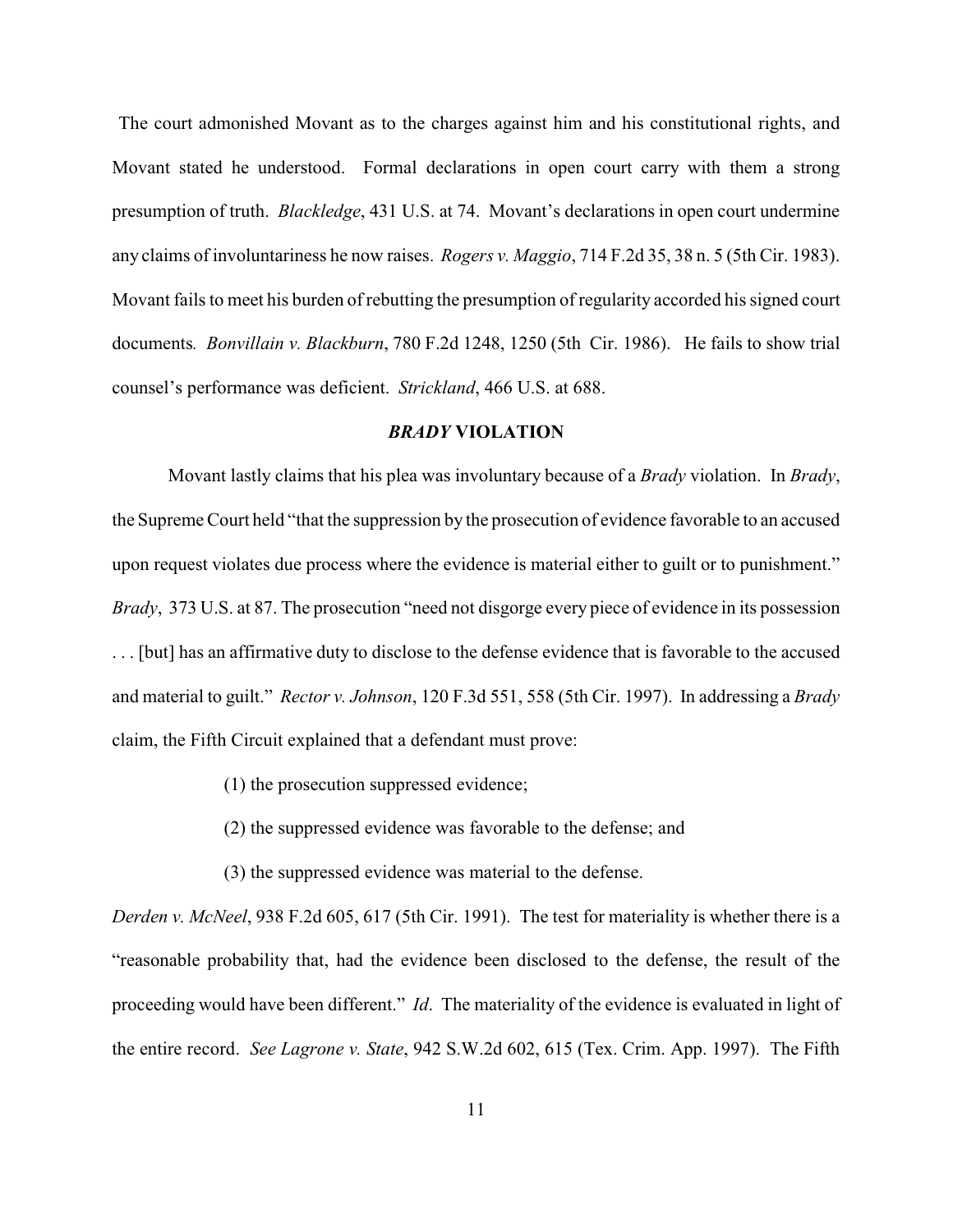Circuit also requires that a movant show that "discovery of the allegedly favorable evidence was not the result of a lack of due diligence." *Rector*,120 F.3d at 558. The Government does not have a duty to disclose information that is available from other sources. *Id*. at 559. Additionally, the mere possibility that a piece of information might have helped the defense does not establish materiality in the constitutional sense. *Id*. at 562.

Movant claims that his plea was invalid because the Government refused to give him access to materials that were seized from his place of business prior to his pleading guilty. However, Movant's counsel stated she reviewed all but one set of records with the Government. She stated that, although she had not actually seen that one particular set of records before the hearing, such records had been discussed. She then reviewed that set of records at the hearing. Movant fails to point to any evidence, from the record or otherwise, to show that the Government suppressed evidence. He fails to identify evidence that was material and favorable to his defense that was suppressed. Movant wholly fails to establish the *Brady* requirements. He has presented nothing other than his conclusory allegation, which is insufficient for habeas relief. *Woods*, 870 F.2d at 288; *Schlang*, 691 F.2d at 799. Furthermore, the Fifth Circuit reviewed the record on direct appeal and found no nonfrivolous issues for appeal.

#### **CONCLUSION**

The record shows that Movant's plea of guilty was knowing and voluntary. Movant fails to show that he did not understand the nature of a constitutional protection that he was waiving or that he had "such an incomplete understanding of the charges against him that this plea cannot stand as an admission of guilt." *James*, 56 F.3d at 666. As a result, his claims, all of which allegedly occurred prior to the guilty plea, were waived by his plea of guilty.